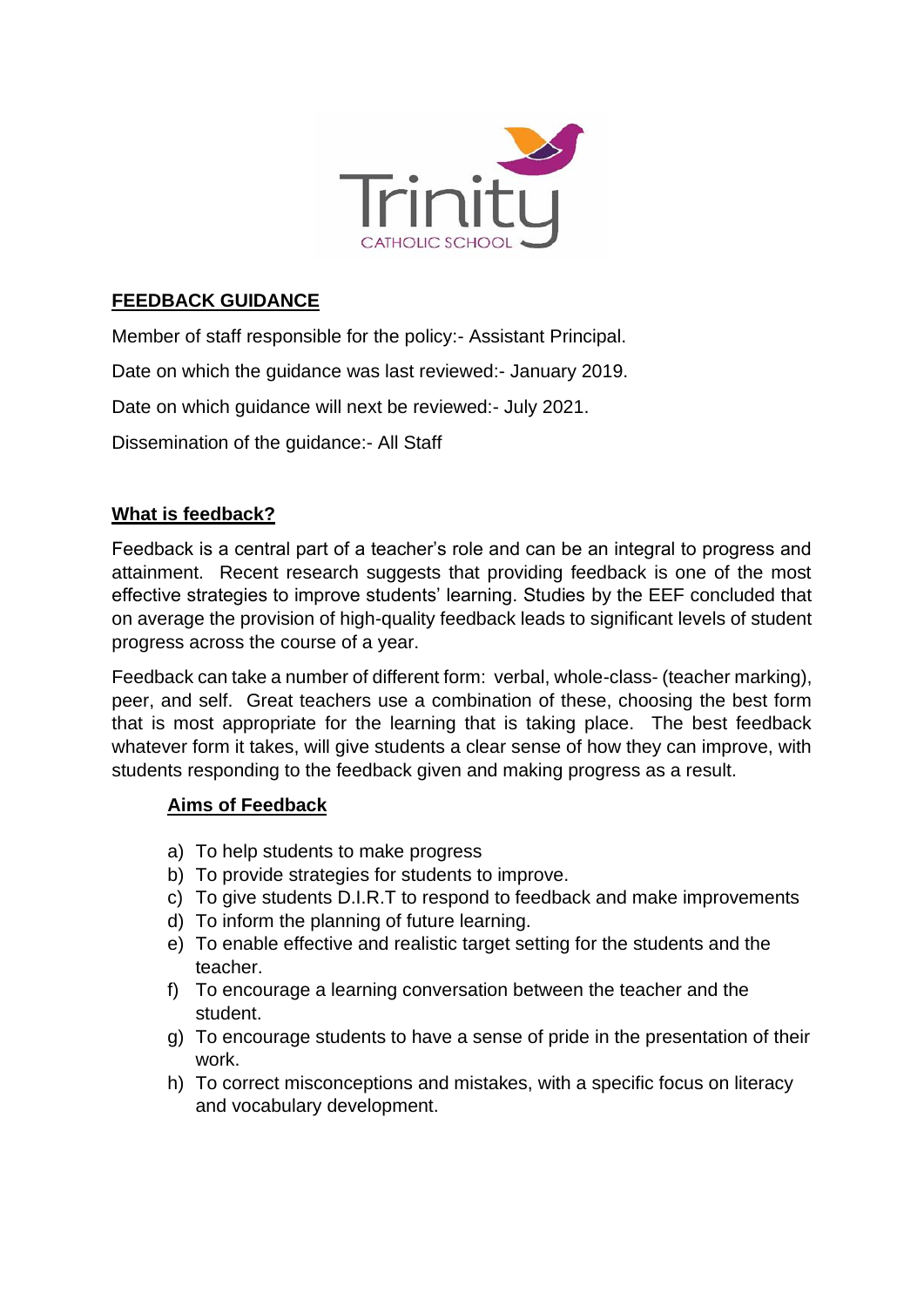# **Principles**

The aim of Trinity Catholic School's feedback guidance is to promote consistent and high standards of feedback. This policy sets out our general principles for feedback which all subject must use to design their own specific policies which best suit their curriculum needs. There must be a consistency in approach to ensure that in all subjects, across all attainment ranges, all students are given the same opportunities to maximise their learning and achievement.

Our general principles are:-

- a) Feedback should be timely and respond to the needs of individual students to ensure that they can actively engage with and respond to the feedback.
- b) A learning conversation, both verbal and written, should be developed between the teacher and the student. When marked books are returned to students, all students must have DIRT to provide them the opportunity to engage with and respond to the feedback.
- c) Where and when appropriate students should be encouraged to assess their own work against the success criteria
- d) Peer and self-feedback is an effective tool for learning and should be used regularly, but it needs to be well structured by the teacher via modelling.
- e) All written feedback should be identified in purple pen.
- f) All written feedback will be completed for formal assessments-via whole class feedback. These are clearly identified within department curriculum maps and learning journeys.
- g) All peer feedback should be identified in red pen.
- h) All self-feedback and student response to feedback should be identified in green pen.

### **Type and frequency of verbal feedback**

- a) This should be the most frequent form of feedback
- b) It has immediate relevance as it should lead to direct student action
- c) Verbal feedback may be directed to individuals and groups of students

### **Type and frequency of written feedback.**

- a) There are two types of written feedback: detailed whole-class feedback and maintenance (live marking).
- b) The frequency of each type of written feedback will vary between subjects and key stages; agreed minimums should be clear in the feedback policies of each subject area (see appendices of subject specific feedback policies for further information).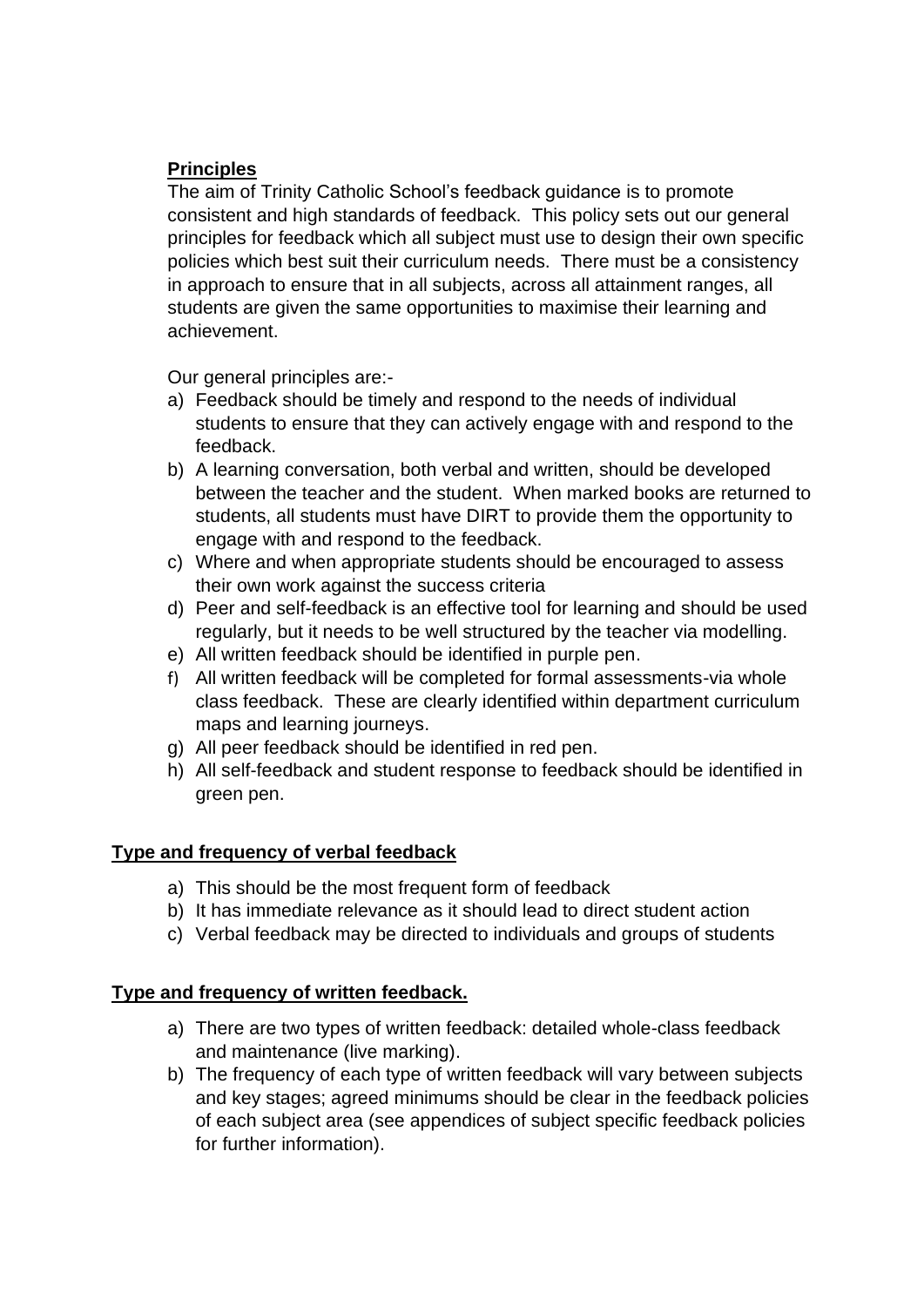- c) All whole-class feedback must be led by the teacher using clear guidelines as identified in the whole-class feedback pro-forma.
- d) Detailed whole-class feedback will address misconceptions, literacy/ vocabulary and presentation issues.
- e) Detailed whole-class feedback will clearly identify the effort that a student has put into a piece of work, the strengths, and the strategies for improvement that students will then act upon. This will take the form of HEART, HEAD AND HANDS.
- f) Maintenance / live marking will identify specific issues such as key words, literacy/vocabulary presentation issues; students should act upon these.
- g) All written feedback should be clearly identified in purple pen and work should be marked using the following code 'SPACE' as a minimum.

**Sp**- **Sp**elling. The incorrect work should be circled.

✓- **A**ccepted. A strength in the work. The aspect of the work should be underlined.

✓✓- **A**n impressive strength in the work. The aspect of the work should be underlined.

? **C**hallenge- a misconception. This aspect of the work should be underlined.

**E**xtend. More detail is needed, something is missing.

h) All student responses to written feedback should be identified in green pen.

### **Type and frequency of peer feedback**

- a) Research has shown that this is an effective method of feedback. Effective peer feedback is thoroughly structured and modelled by the teacher.
- b) Written peer feedback should be clearly identified in red pen.
- c) Students need to be well trained over time to effectively peer assess students work. This process must be clearly led by the teacher.

### **Type and frequency of self-feedback**

- a) As with peer feedback. Self-feedback must be thoroughly structured and modelled by the teacher.
- b) Teachers must share the success and/or assessment criteria with students to enable them to self-assess their work effectively.
- c) All self-feedback should be clearly identified in green pen/

### **Literacy and numeracy feedback**

a) If literacy standards of our students are going to improve students must be provided with appropriate and targeted feedback. For students to take pride in their work they must be made aware that spelling, grammar and punctuation are not just important in English lessons but are essential